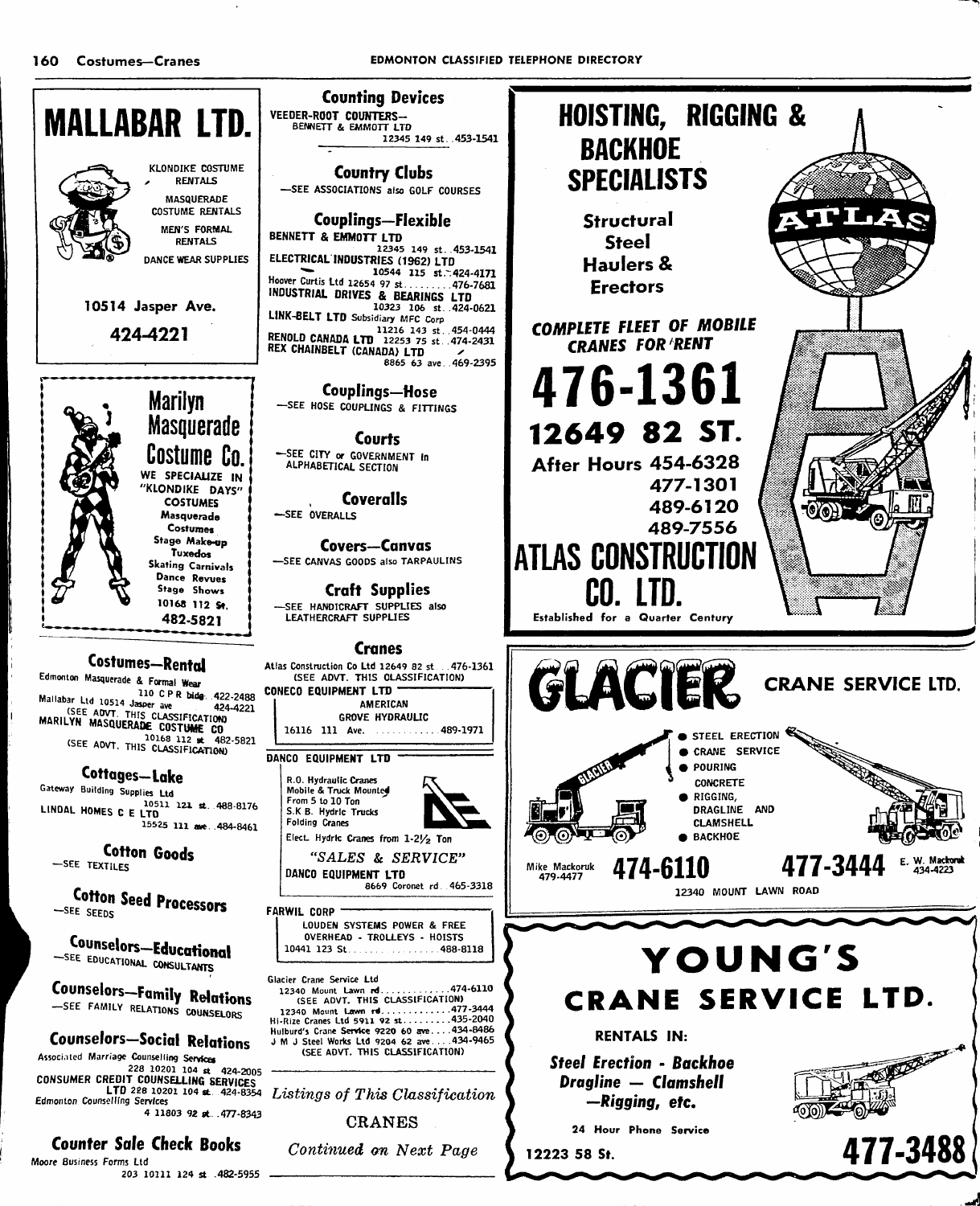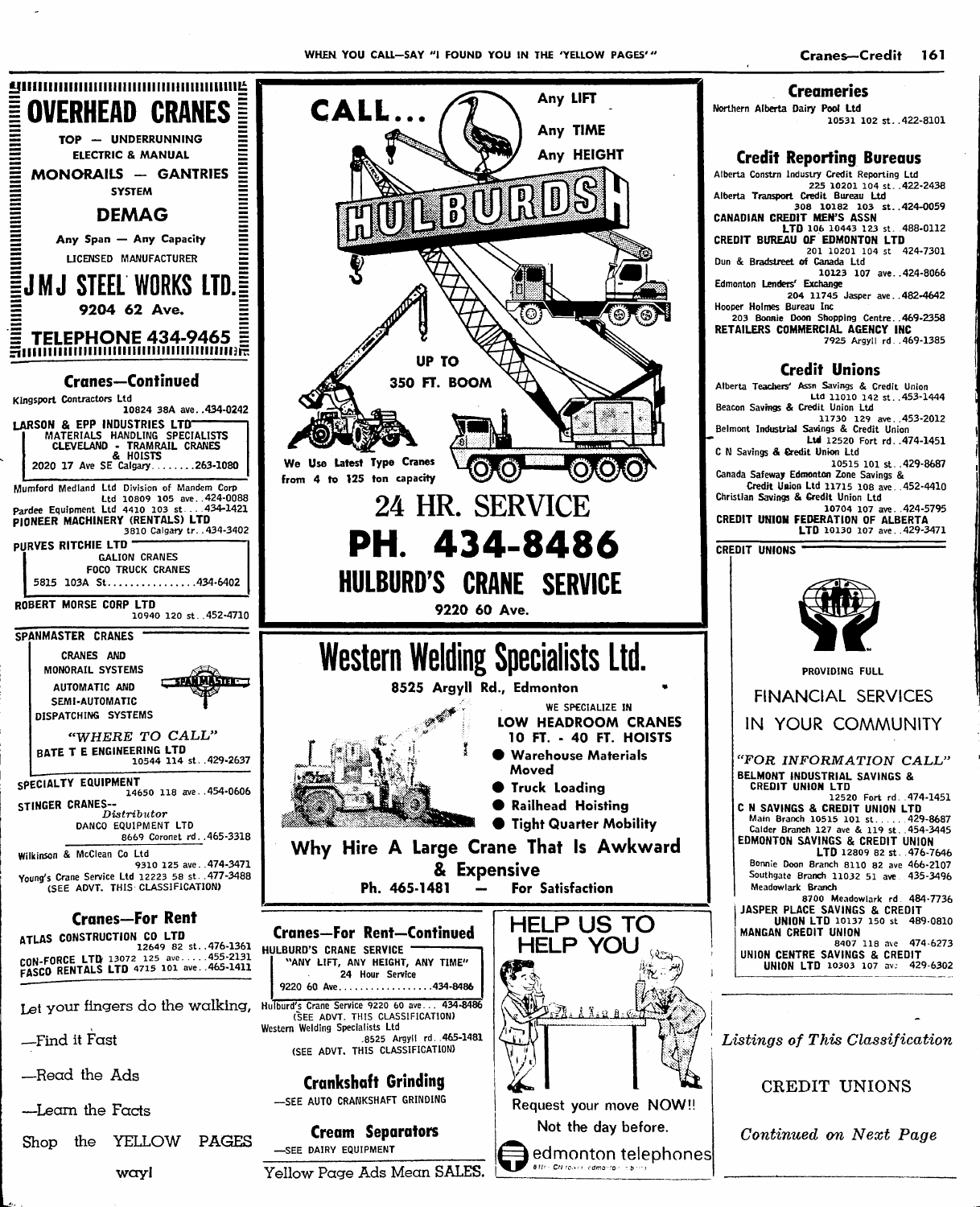

7016 82 Ave.

## **Crushed Rock**

-SEE STONE--CRUSHED

**Crystals-Electronic** 

SEE ELECTRONIC EQUIPMENT & SUPPLIES; RADIO EQUIPMENT & SUPPLIES also<br>TELEVISION PARTS & SUPPLIES

#### **Culverts-Concrete**

**CONSOLIDATED CONCRETE LTD -**

Concrete Culverts 8" to 120" Made Under Rigid Quality Control Specifica-/tions, Pre-Tested to Meet A.S.T.M. Specifications, Rubber Gasket Pipe For TIGHT Yet FLEXIBLE Joints

11459 149 St. . . . . . . . . . . . . . . 454-8551

VANGUARD CONCRETE PRODUCTS LTD Concrete Culverts 8" to 48" **RUBBER GASKET PIPE** FOR TIGHT & FLEXIBLE JOINTS

7625 127 Ave...............476-2388

#### **Culverts-Corrugated Metal**

ALBERTA CULVERT CO LTD CORRUGATED CULVERTS ALL SIZES Standard and/or Structural Plate

> Municipal - Industrial Commercial Residential

14550 115A Ave.....454-8143, 454-7988

ARMCO CANADA LTD

466-2272

When Delivery and **Economy Counts** "CONSULT ARMCO"

THE PRINCIPAL NAME IN DRAINAGE "FOR INFORMATION CALL" International Taxation Services ARMCO CANADA LTD 9914 76 ave. 439-0001

in Cu

T P L INDUSTRIES LTD MANUFACTURERS OF SPIRAL CORRUGATED STEEL CULVERT PIPE 157 St. & 118 Ave............489-4966



Advertise to people who are ready to buy. The YELLOW PAGES are within easy reach of prospects 24 hours a day, every day, in homes, offices, stores and factories. They reach newcomers in town - remind old customers, too. Put this famous buying guide to work for you. It's economical and it gets results.

### **Culverts-Wood**

Domtar Chemicals Ltd  $E$  of 50 st & 127 am<sup>6</sup>

**Cups-Paper** 

-SEE PAPER CUPS

#### **Curling Rink Equipmed**

Kay's Excelsior Curling Stone Co Ltd

1108 Centre st N Calgary MASTER CURLING DISTRIBUTORS LT. CURL MASTER BROOMS & ACCESSY AILSA CRAIG CURLING STORES

## **Curling Rinks**

Ardrossan Curling Club Ardrossan....... 2100 Oak st Sherwood Pt.

Crestwood Curling Club Ltd 14317 96 am 48 

Edmonton Exhibition Association Ltd

Admin bldg Exhibition gram<br>Granite Curling Club 8620 107 st...... Jasper Place Curling Club 16521 107 ave.

Menorah Curling Club DITTEWELL CURLING CLUB CONTREWELL CURLING CLUB

4205 102 ave... k Royal Glenora Club 11160 River Valley rd. &

St Albert Curling Club

7 Sir Winston Churchill ave St Alb. 5th<br>Shamrock Curling Club 9330 80 ave....4th Spruce Grove Curling Club Ltd Spruce Greve. At-

THISTLE CURLING RINK 6920 114 ave C

# **Curtain Wall Systems**

ZIMMCOR CO 

# **Custom Consultants**

10858 97 st. 4

# **Customs Brokers**

Alberta Customs Brokers Ltd 10145 104 st..429 Allan & Johnston Ltd ALWOODS CUSTOM BROKERS LTD CN TOWER CLASSIFICATION Solutions business Library<br>30 Centennial bldg. 4222<br>Solutions CLASSIFICATION

Listings of This Classificati

**CUSTOMS BROKERS** 

Continued Next Listing Po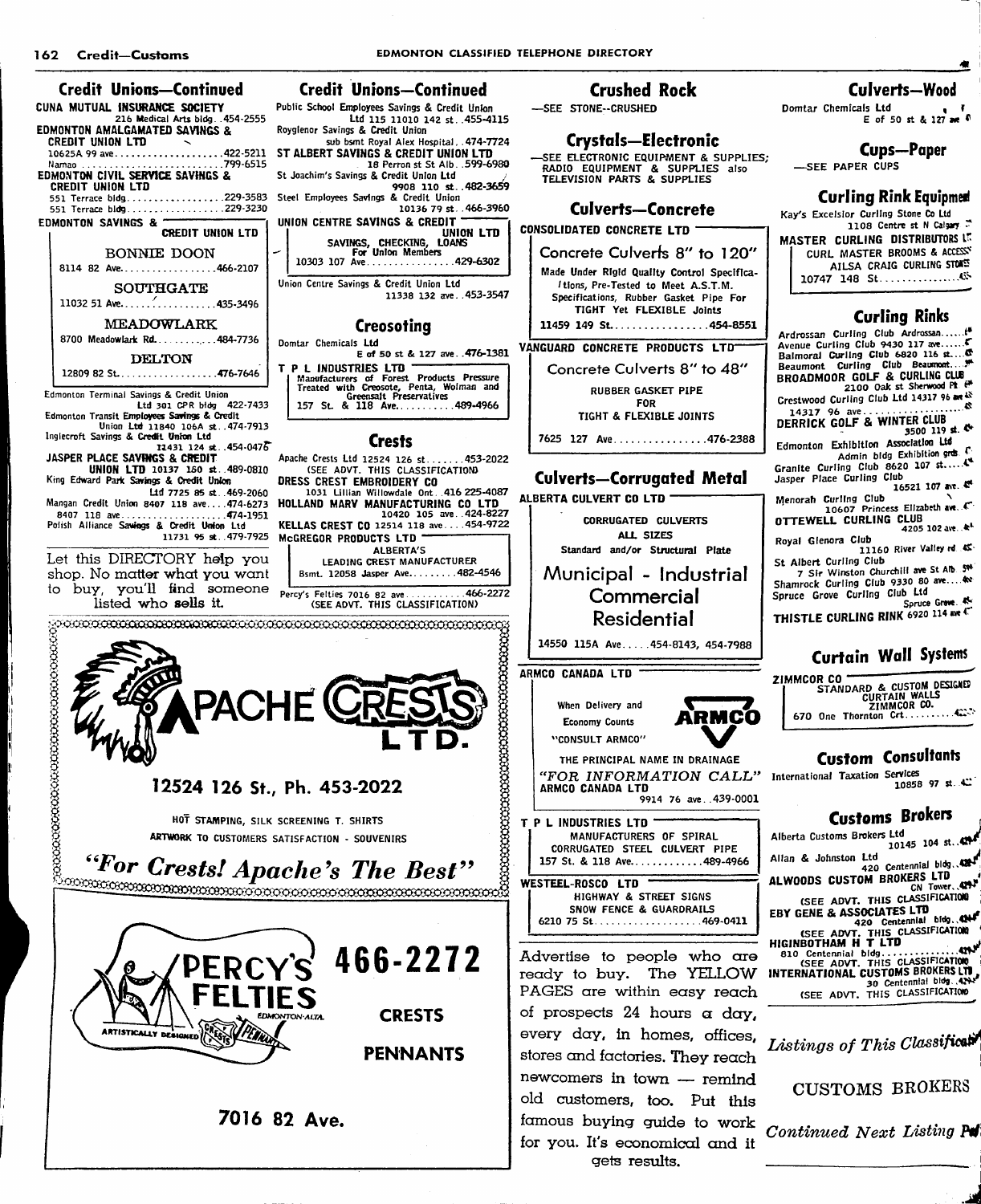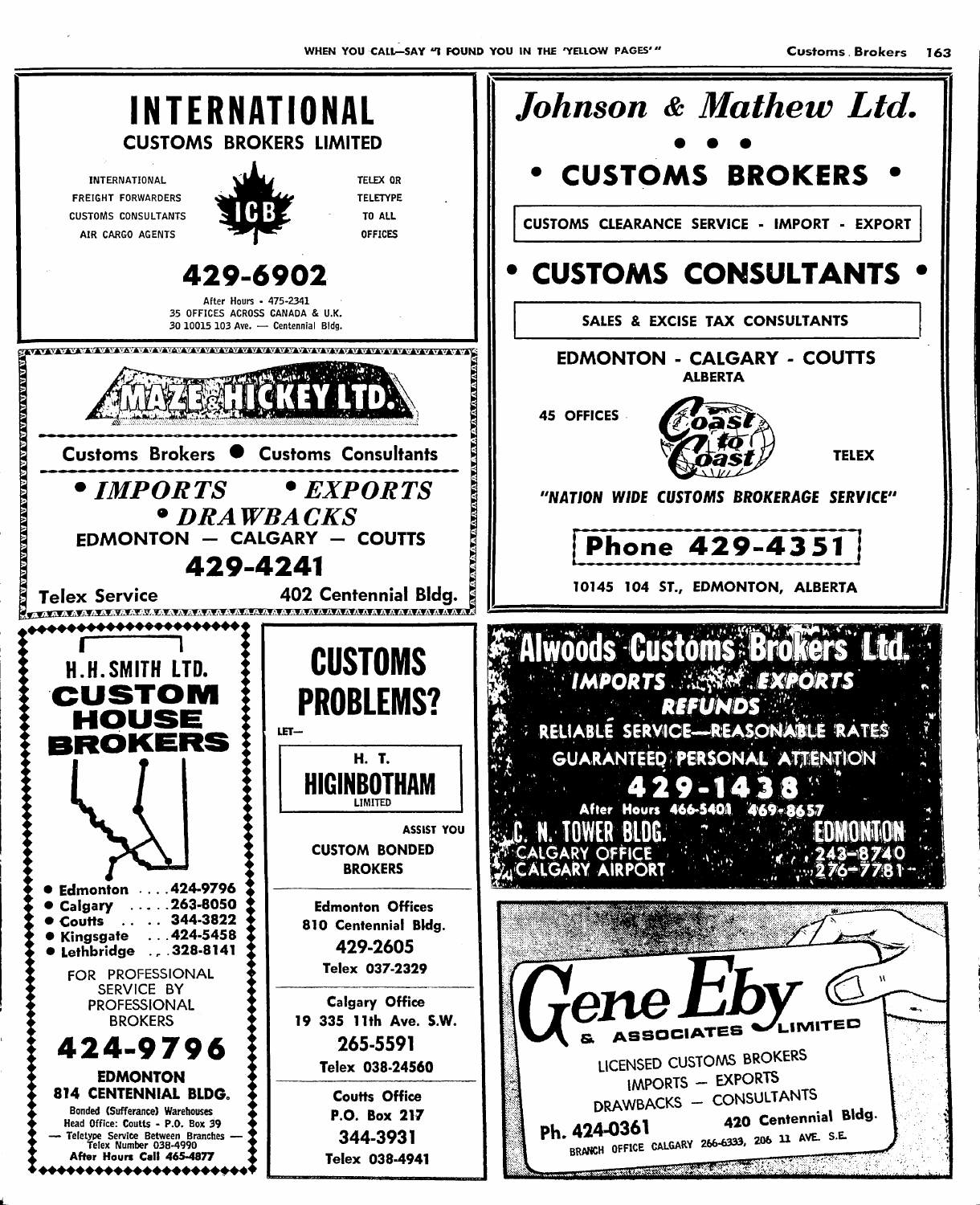